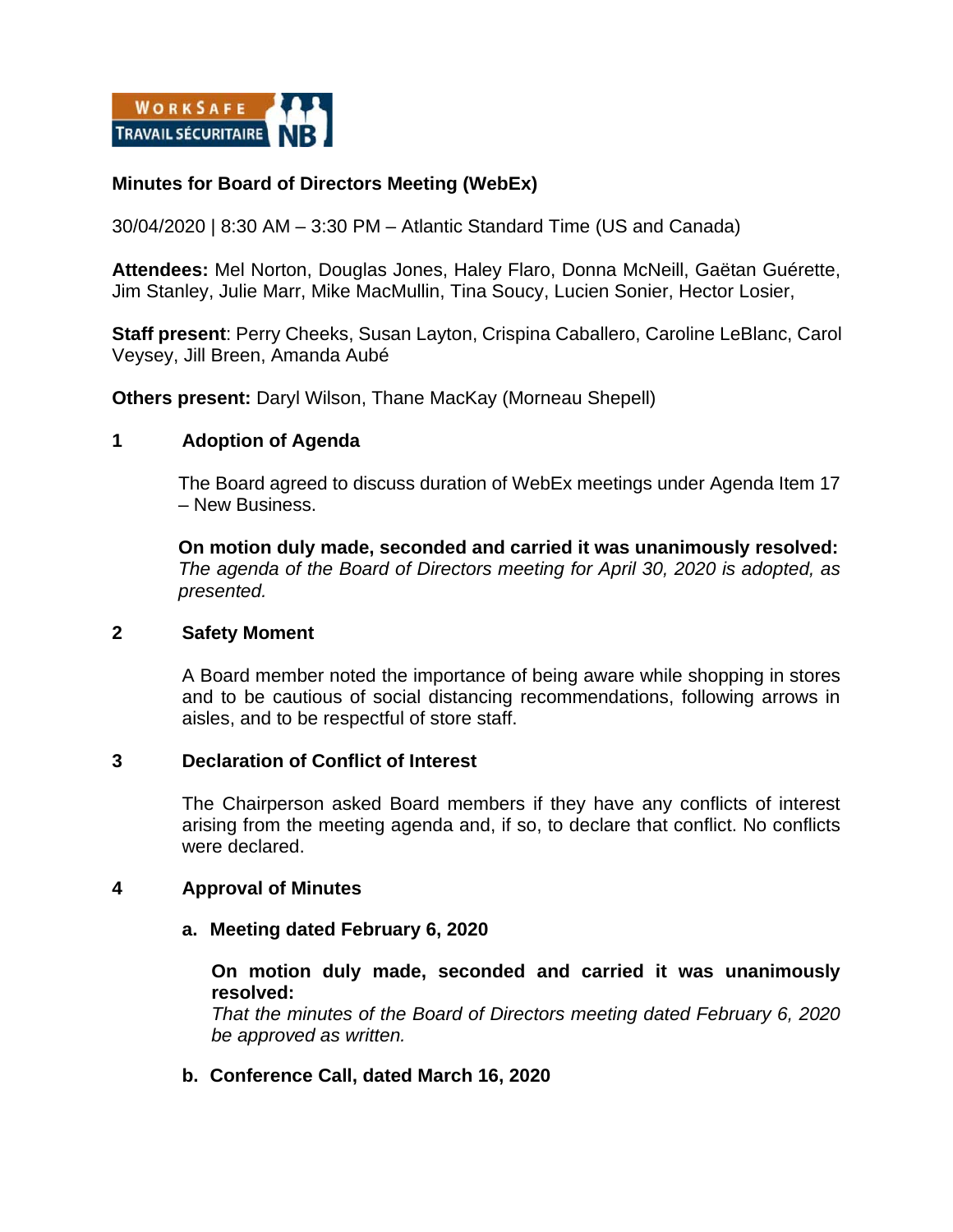# **On motion duly made, seconded and carried it was unanimously resolved:**

*That the minutes of the Board of Directors meeting dated March 16, 2020 be approved, as written.* 

# **c. COVID-19 Update calls**

- i. Meeting dated March 19, 2020
- ii. Meeting dated March 24, 2020<br>iii. Meeting dated March 31, 2020
- Meeting dated March 31, 2020
- iv. Meeting dated April 14, 2020

The Board noted the motion and accompanying conditions flowing from Agenda Item 5 of the meeting minutes of March 31, 2020 be changed to an in-camera item.

# **On motion duly made, seconded and carried it was unanimously resolved:**

*That the minutes of the Board of Directors meetings, dated March 19, March 24, and April 14, 2020 be approved as written, and the minutes of the Board of Directors meeting dated March 31, 2020 be adopted, as amended.*

# **5 In-Camera Session**

# **6 Consent Agenda**

a. Status of Actions Arising from Previous Board Meetings

Staff noted that outstanding items would be reviewed in order to decide how to best address them.

**On motion duly made, seconded and carried it was unanimously resolved:** *That the Status of Actions Arising from Previous Board Meetings be received and filed.*

# **7 Chairperson Report**

a. Review of 2020 Board Work Plan

The Chairperson noted his focus has been working to ensure open lines of communication between the Board, executive team, and government.

The Board agreed that, given the current circumstances, it should take some time to assess and re-evaluate timelines of certain objectives.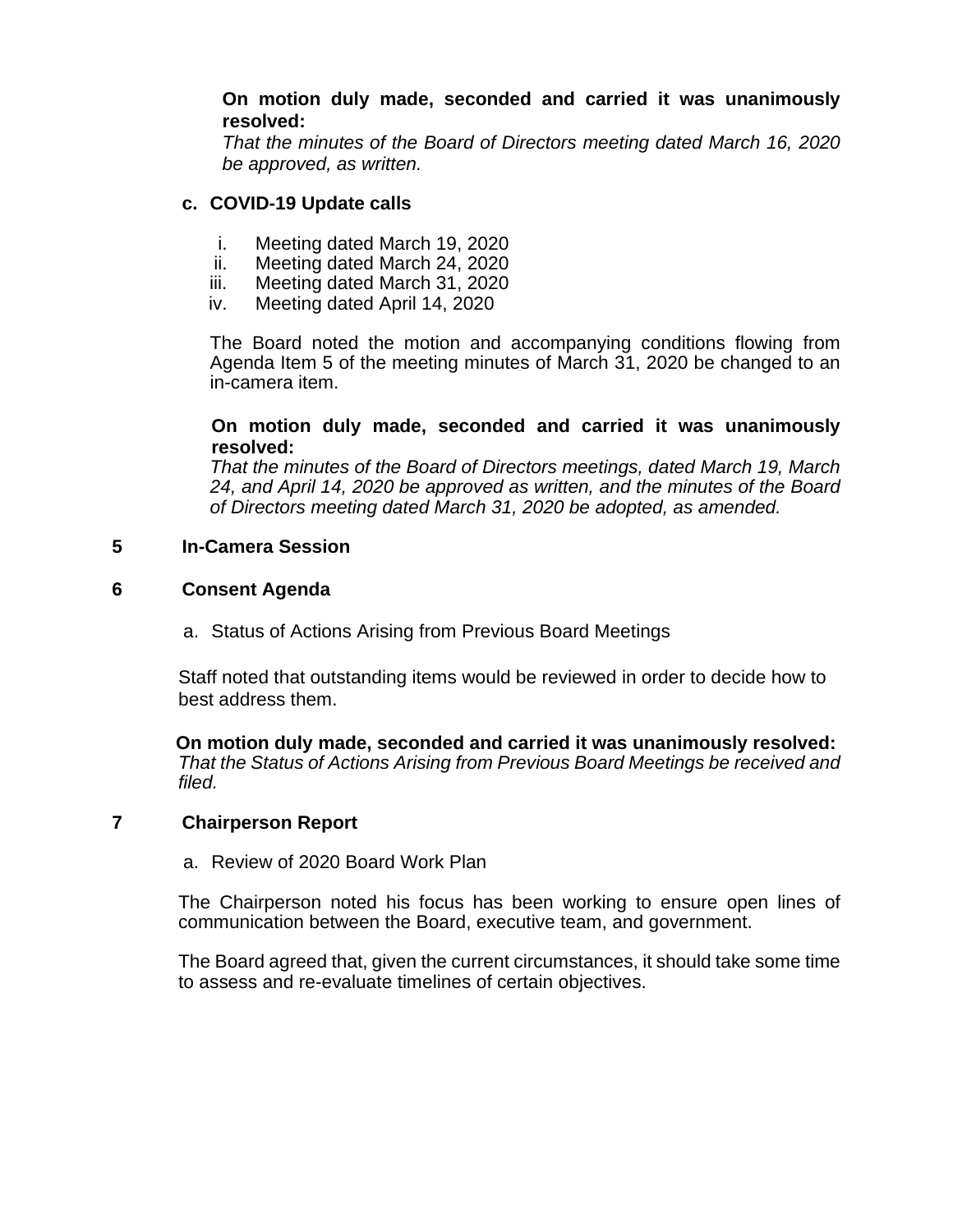# **8 Meeting with Daryl Wilson**

**On motion duly made, seconded and carried it was unanimously resolved:** *That Agenda Item 8 be moved in-camera.*

# **9 Finance Committee Update**

a. Committee Chairperson's Report

The Chairperson of the Finance and Investment Committee reviewed her report with the Board including a review of the agenda items from the last committee meeting.

- b. 2019 Restricted Capital
- c. Financial Update
	- i. Administrative Budget to Actuals as of Q4, 2019
	- ii. Claim Financial Update
	- iii. 2019 WRC Budget to Actuals
- d. Jurisdictional Scan re Market Rates of Return

She also noted that following further discussion by the Finance and Investment Committee, a report will be brought to the full Board containing information from across jurisdictions to ensure decisions on investment strategy are being made with adequate information and proper comparative analysis.

**On motion duly made, seconded and carried it was unanimously resolved:** *That the Chair of the Finance and Investment Committee's report be received and filed for information.*

### **10 Allocation of Assessment Revenue**

The Chief Financial Officer noted this agenda item is being brought to the full Board as it relates to WorkSafeNB's rate setting model.

a. Assessment Rate video

The Board had an opportunity to view this video prior to meeting.

b. Presentation

### Experience Rating

A consulting actuary from Morneau Shepell reviewed two recommended changes to WorkSafeNB's rate setting model. First, to expand the Experience Rating program to include small employers and second, to set minimum and maximum rate rebates or surcharges for all employers.

The Board discussed the instability of the current financial climate for New Brunswick employers, and that introducing this change at this time may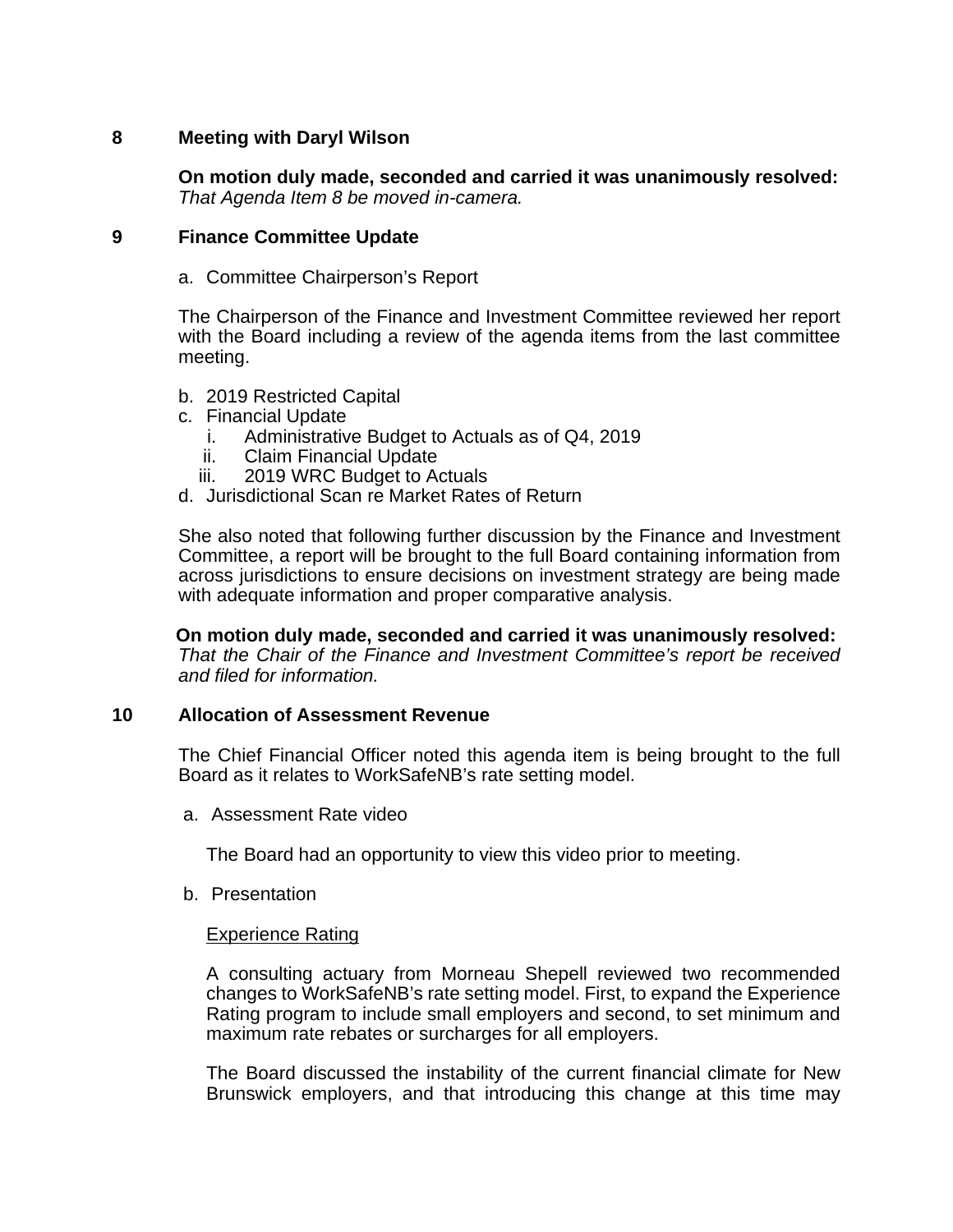present additional challenges.

The Board also discussed that, timing aside, this model promotes enhanced safety within all New Brunswick workplaces and aligns with the organization's strategic goals.

The Board noted that consultation with stakeholders should be done.

#### Allocation of Administrative Expenses in Rate Model

The consulting actuary reviewed WorkSafeNB's current practice of allocating administrative expenses among rate groups based on historical claim costs, commonly referred to as a variable approach.

He presented the recommendation to move to a fixed and variable approach, where a portion of WorkSafeNB's administrative costs would be collected through a fixed charge on the basic rate, applicable to all rate groups. This fixed component recognizes that, regardless of an individual employer's claim costs, there are WorkSafeNB services that all employers use, such as assessment services, educational material available on the external website, etc.

The Board confirmed with staff that conversations are ongoing with selfinsured employers with respect to the expectation that they will start to share in the cost of providing occupational health and safety services.

The Board agreed that next steps on this recommended change will be to consult with stakeholders.

### **On motion duly made, seconded and carried it was unanimously resolved:**

*That staff will consult with stakeholders on recommended changes to WorkSafeNB's Experience Rating Program and establishing a fixed and variable approach of collecting administrative expenses in the assessment rate.*

c. Policy Updates

No policy updates were made at this time.

#### **11 Policy Review**

a. 21-420 – Return to Work – Principles

The manager of Policy & WCAT Representation reviewed proposed changes to Policy 21-420 – Return to Work Principles.

The Board requested some further changes to the proposed policy, including ensuring the policy contemplates employer accommodation to the point of undue hardship as outlined in governing legislation, and to include WorkSafeNB's role to facilitate communication during rehabilitation.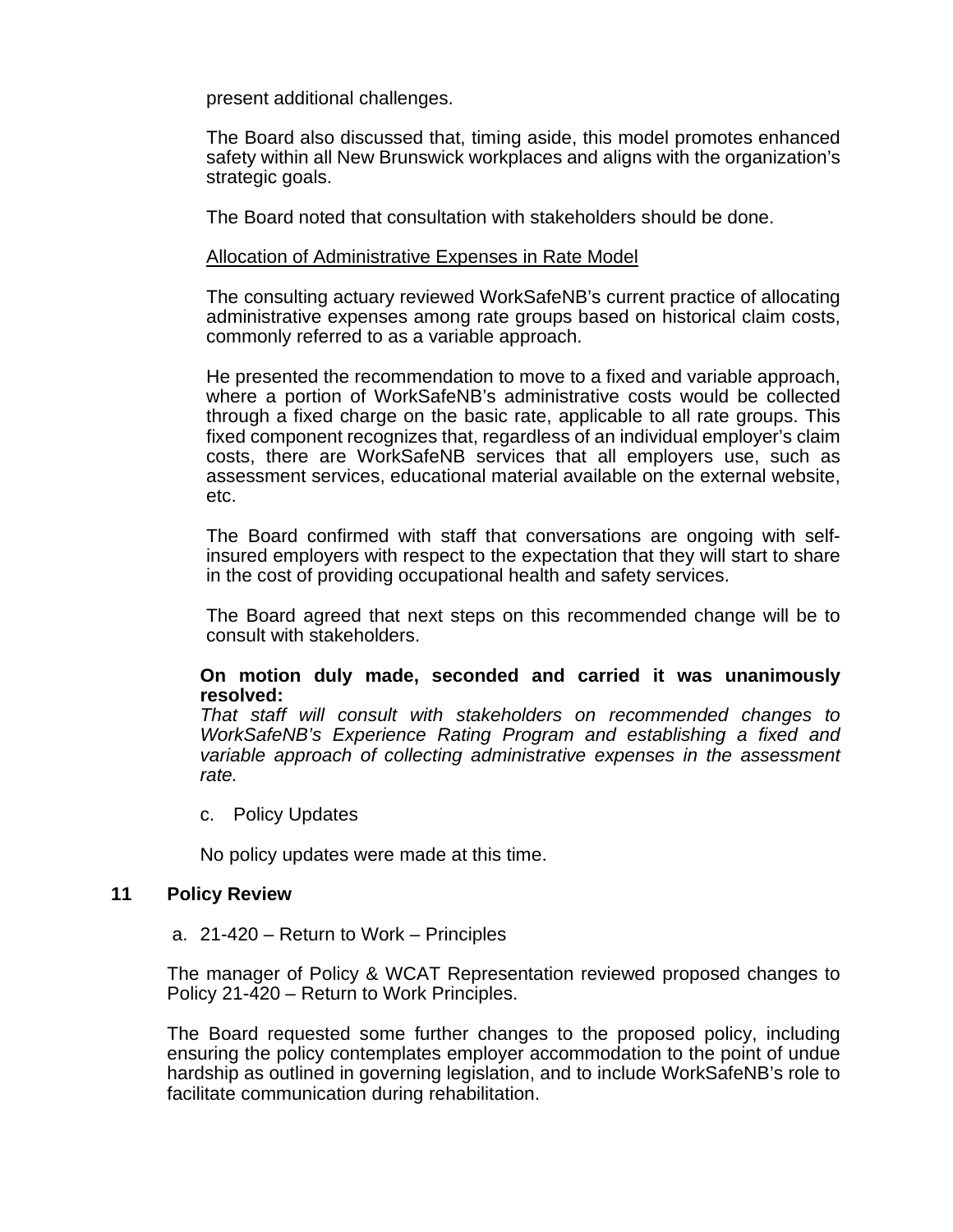# **12 Governance Committee Update**

### a. Committee Chairperson's Report

The Chairperson of the Governance Committee reviewed her report with the Board including a review of agenda items from the last committee meeting.

She noted that a recommendation to the Board may be forthcoming if a consensus cannot be reached at committee level on what the governance role in fatality review should be.

# b. Guidelines for Board Mentorship

The Chairperson of the Governance Committee reminded Board members that this is a working document intended to assist with Board new member onboarding.

**On motion duly made, seconded and carried it was unanimously resolved:** *That the Guidelines for Board Mentorship be approved.*

c. Update on Chapman Group Project

The Chairperson noted this will be brought forward at the next Governance Committee meeting.

Board members agreed to send letters expressing interest to be involved in or Chair certain committees to the Board Chairperson by May 14, 2020 so that the Governance Committee can review this at its next meeting.

# **13 Audit Committee Update**

The Chairperson of the Audit Committee reviewed his report with the Board. The Board discussed the delay in the Board approval of the internal audit plan, and that staff and the Audit Committee could work together to have some models of what a robust internal audit plan model could look like.

The Board received the Risk Management Update and Training document and the recommendation that the full Board receive training on Enterprise Risk Management, noting that in-person training is preferred. The target date for this is July 2020.

**On motion duly made, seconded and carried it was unanimously resolved:** *That the Enterprise Risk Management Update and Training document be received and approved.*

# **14 CEO Report**

The CEO provided a report to the Board on various items, including the Provincial Recovery Framework, the external audit of WorkSafeNB's financial statements, implementation of policy changes, possible incoming policy changes on hearing loss, corporate KPIs, lost time injury frequency and how this is reported by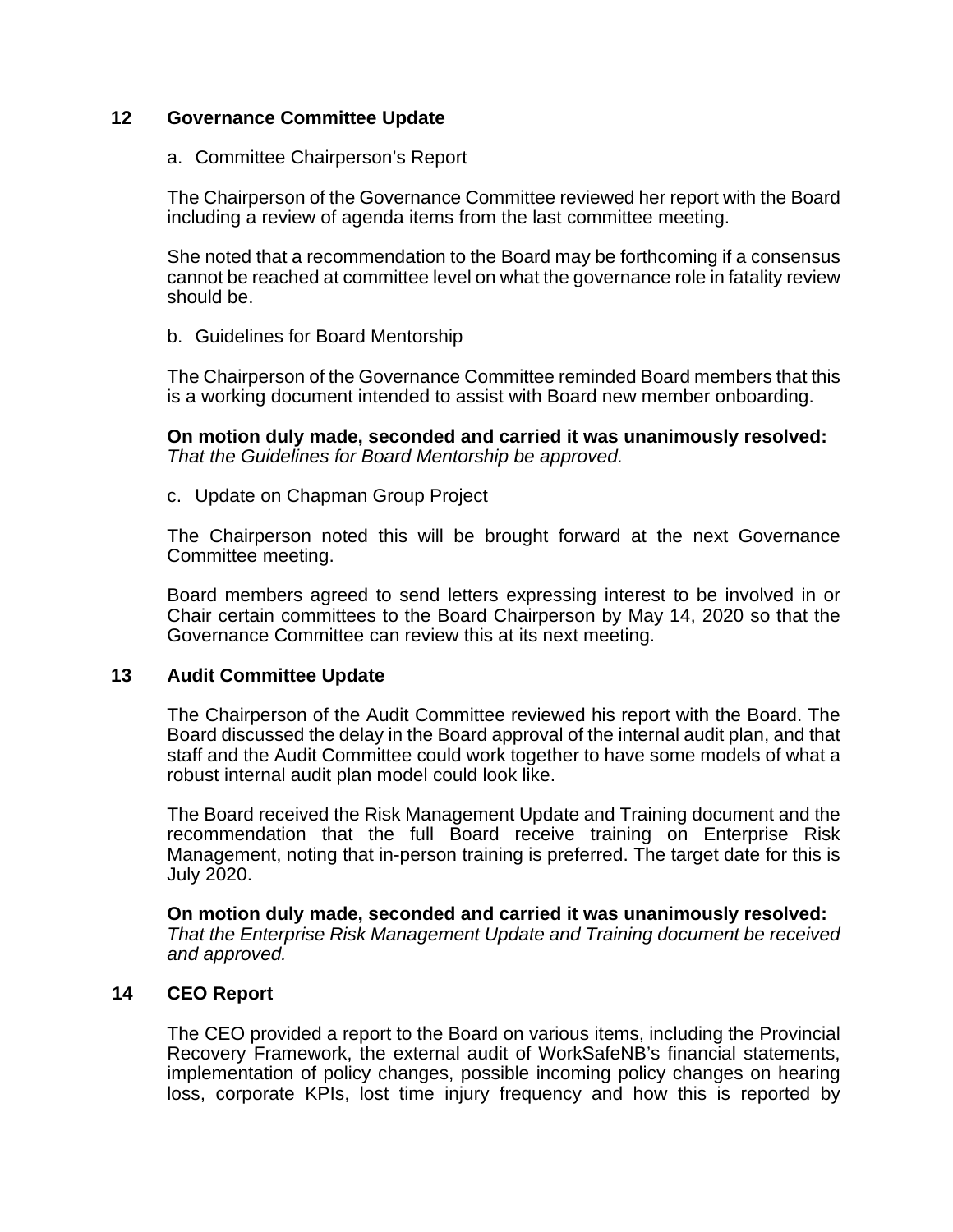AWCBC, claim duration and funded position.

**On motion duly made, seconded and carried it was unanimously resolved:** *That the CEO's report be received and filed for information.*

# **15 Update on Claims Management and Rehabilitation**

The interim Vice President of Claims Management and Rehabilitation provided the Board with an update. She noted some changes have been made to the organizational structure in order to position WorkSafeNB to effectively support its employees and move toward organizational transformation.

She reported that a quality assurance program will be key moving forward which will include effective onboarding, job training, and on-the-spot coaching to enable staff to make the right decisions in light of ongoing changes to legislation and policy.

She also reported that the need to temporarily close WorkSafeNB's Rehabilitation Centre due to Covid-19 spurred transformative thinking, that that the team is now leveraging technology to do virtual client assessments.

**On motion duly made, seconded and carried it was unanimously resolved:** *That the update on Claims Management and Rehabilitation be received and filed for information.*

### **16 Board Member Expenses**

a. Meals: Reimbursement by receipt or per diem

After some discussion, that Board agreed that discretion for reimbursement to Board members for meals by receipt or per diem will be exercised on a caseby-case basis, allowing for sensitivity to those who require accommodation due to extended travel distances and health issues.

- b. New Forms for Expenses<br>i. Pay Per Diem Form
	- Pay Per Diem Form
	- ii. Expenses Form

Staff reviewed a new electronic expense form with the Board, which will be a new process on a set schedule to allow for ease for administration and finance.

# **On motion duly made, seconded and carried it was unanimously resolved:**

*That the new forms for expenses be received and filed for information.*

### **17 New Business**

The Chief Financial Officer explained that, due to various challenges related to Covid-19, additional time for the external auditors to complete the audit of WorkSafeNB's financial statements is requested to ensure quality and accuracy. Staff noted that the deadline to provide WorkSafeNB's Annual Report to